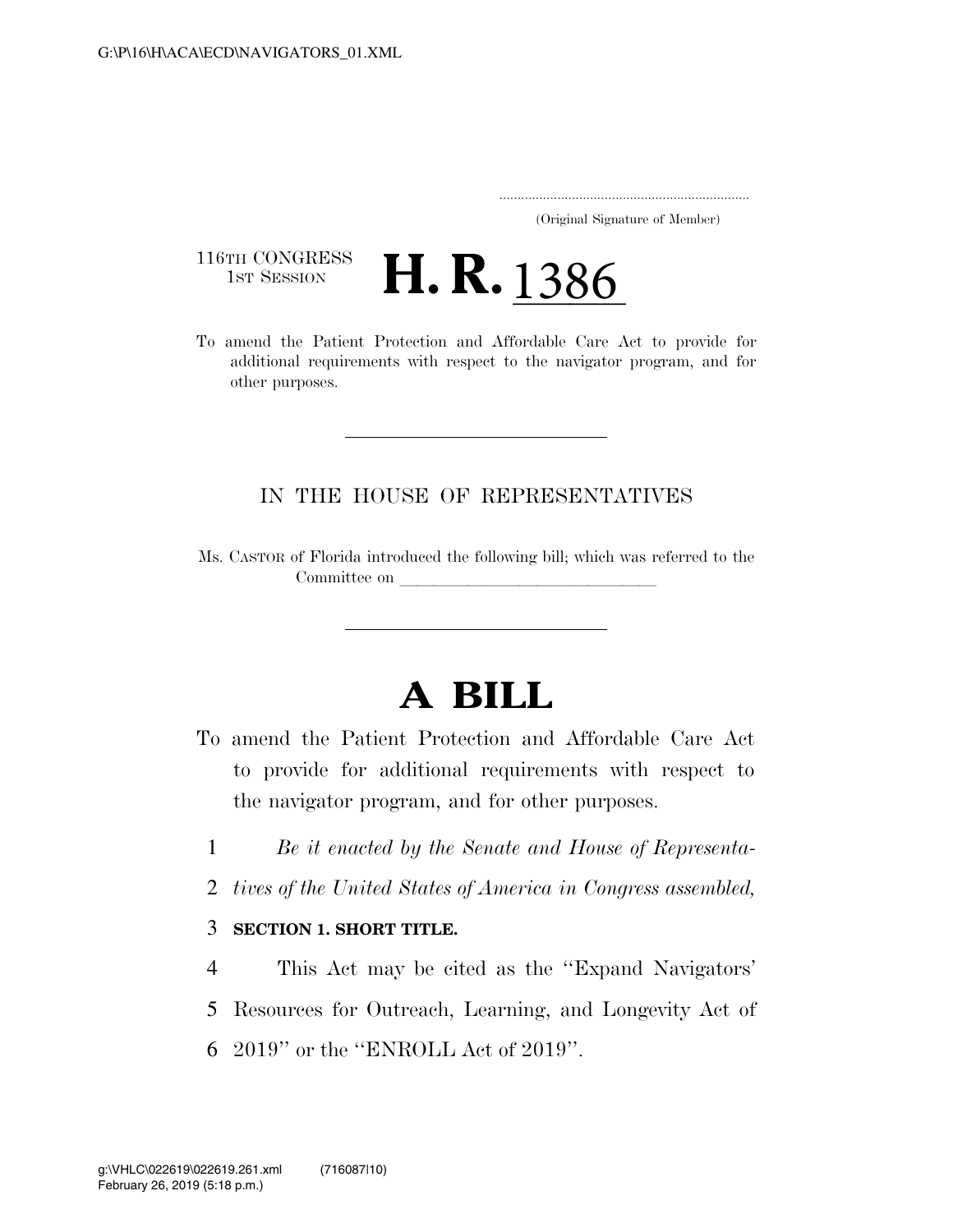| 1      | SEC. 2. PROVIDING FOR ADDITIONAL REQUIREMENTS           |
|--------|---------------------------------------------------------|
| 2      | WITH RESPECT TO THE NAVIGATOR PRO-                      |
| 3      | GRAM.                                                   |
| 4      | (a) IN GENERAL.—Section $1311(i)$ of the Patient        |
| 5      | Protection and Affordable Care Act (42 U.S.C. 18031(i)) |
| 6      | is amended—                                             |
| 7      | $(1)$ in paragraph $(2)$ , by adding at the end the     |
| 8      | following new subparagraph:                             |
| 9      | "(C) SELECTION OF RECIPIENTS.—In the                    |
| 10     | case of an Exchange established and operated            |
| 11     | by the Secretary within a State pursuant to sec-        |
| 12     | tion $1321(e)$ , in awarding grants under para-         |
| 13     | $graph(1)$ , the Exchange shall—                        |
| 14     | "(i) select entities to receive such                    |
| 15     | grants based solely on an entity's dem-                 |
| 16     | onstrated capacity to carry out each of the             |
| 17     | duties specified in paragraph (3);                      |
| 18     | "(ii) not take into account whether or                  |
| 19     | not the entity has demonstrated how the                 |
| $20\,$ | entity will provide information to individ-             |
| 21     | uals relating to group health plans offered             |
| 22     | by a group or association of employers de-              |
| 23     | scribed in section $2510.3-5(b)$ of title 29,           |
| 24     | Code of Federal Regulations (or any suc-                |
| 25     | cessor regulation), or short-term limited               |
| 26     | duration insurance (as defined by the Sec-              |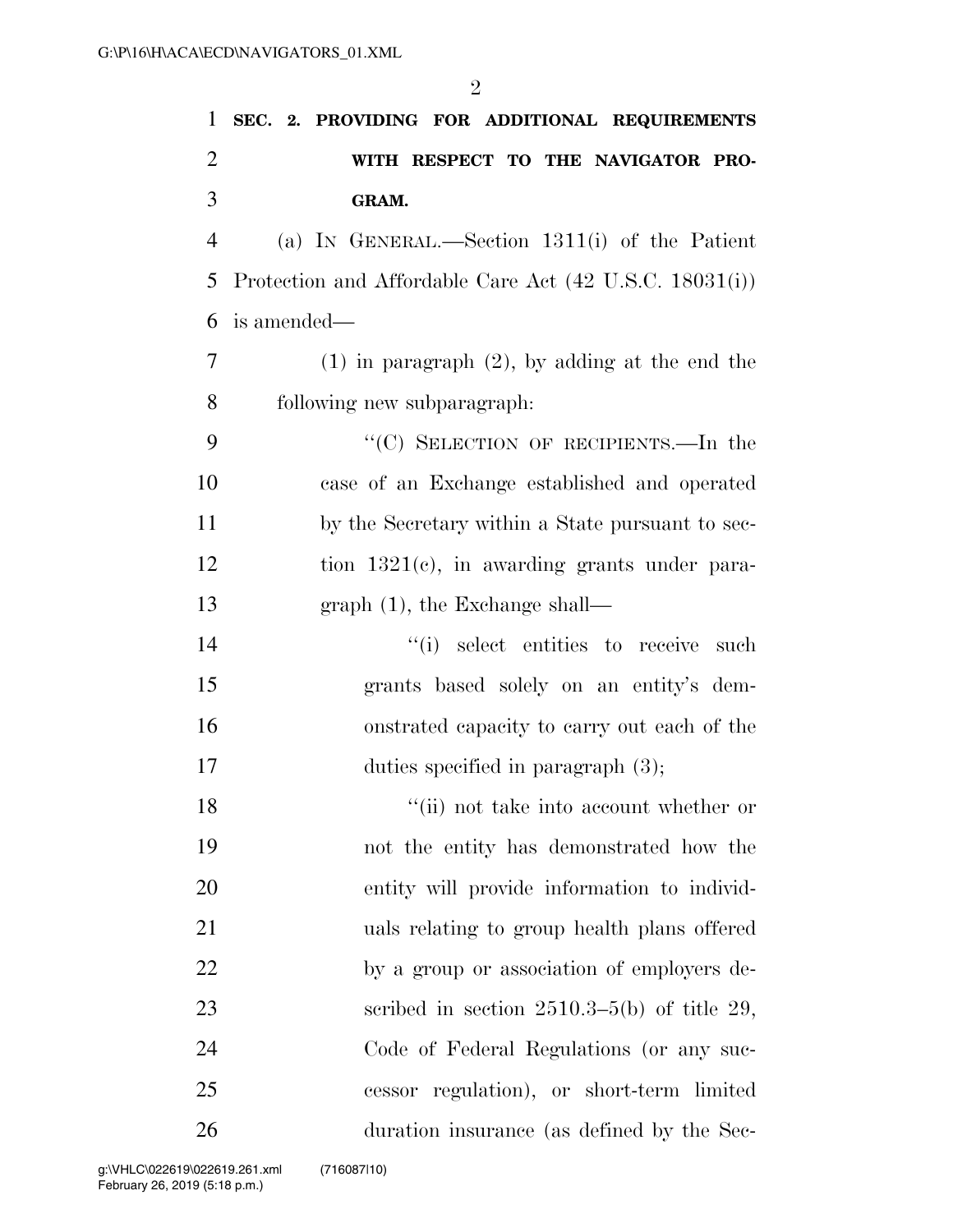| $\mathbf{1}$   | retary for purposes of section $2791(b)(5)$      |
|----------------|--------------------------------------------------|
| $\overline{2}$ | of the Public Health Service Act); and           |
| 3              | "(iii) ensure that, each year, the Ex-           |
| $\overline{4}$ | change awards such a grant to-                   |
| 5              | "(I) at least one entity described               |
| 6              | in this paragraph that is a community            |
| 7              | consumer-focused<br>and<br>nonprofit             |
| 8              | group; and                                       |
| 9              | "(II) at least one entity described              |
| 10             | in subparagraph (B), which may in-               |
| 11             | clude another community and con-                 |
| 12             | sumer-focused nonprofit group in ad-             |
| 13             | dition to any such group awarded a               |
| 14             | grant pursuant to subclause $(I).$ ";            |
| 15             | $(2)$ in paragraph $(3)$ —                       |
| 16             | $(A)$ in subparagraph $(C)$ , by inserting after |
| 17             | "qualified health plans" the following: ", State |
| 18             | medicaid plans under title XIX of the Social     |
| 19             | Security Act, and State children's health insur- |
| 20             | ance programs under title XXI of such Act";      |
| 21             | and                                              |
| 22             | (B) by adding at the end the following           |
| 23             | flush left sentence:                             |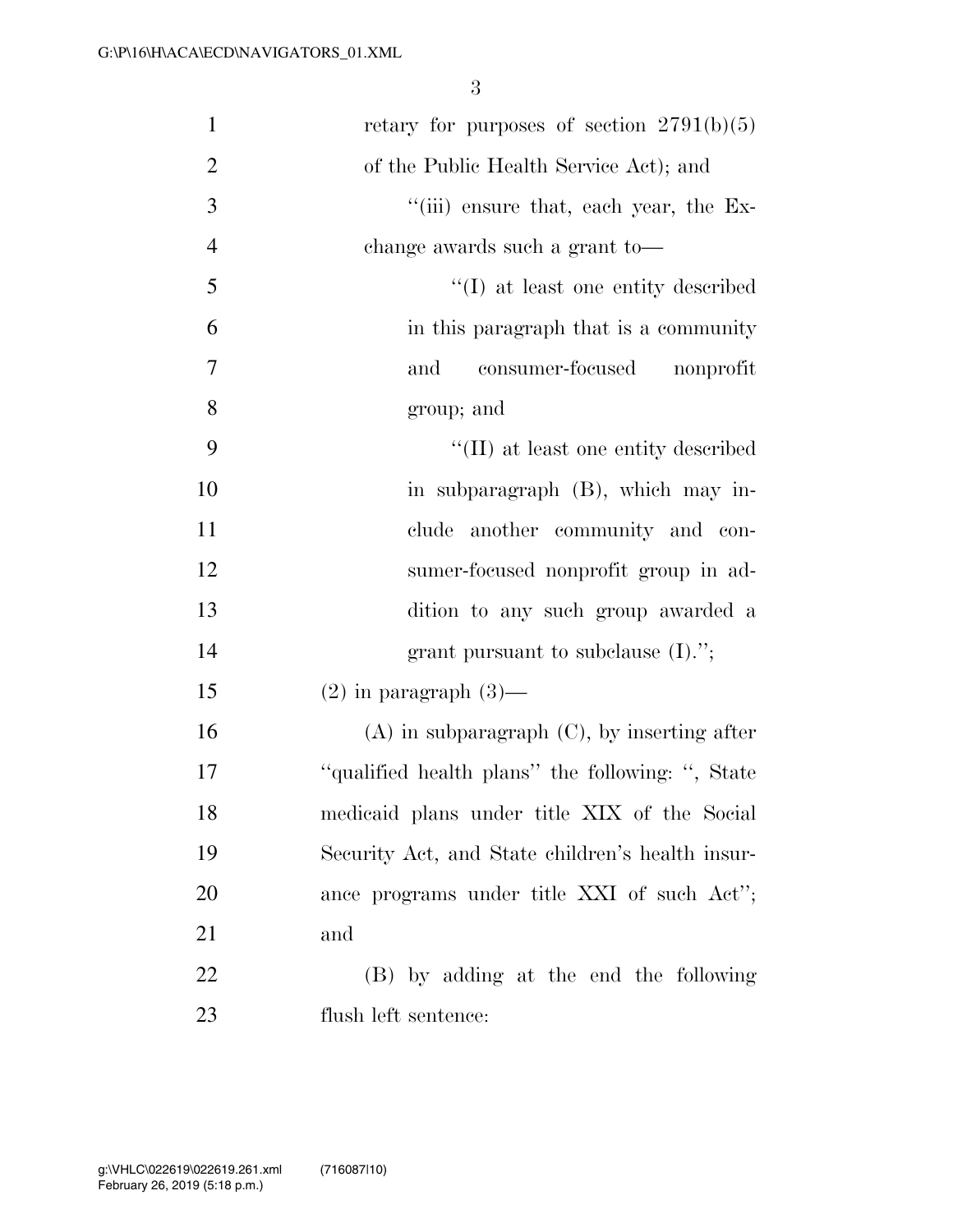| $\mathbf{1}$   | "The duties specified in the preceding sentence may |
|----------------|-----------------------------------------------------|
| $\overline{2}$ | be carried out by such a navigator at any time dur- |
| 3              | ing a year.";                                       |
| $\overline{4}$ | $(3)$ in paragraph $(4)(A)$ —                       |
| 5              | $(A)$ in the matter preceding clause (i), by        |
| 6              | striking "not";                                     |
| 7              | $(B)$ in clause $(i)$ —                             |
| 8              | (i) by inserting "not" before "be";                 |
| 9              | and                                                 |
| 10             | (ii) by striking "; or" and inserting               |
| 11             | ``;                                                 |
| 12             | $(C)$ in clause (ii)—                               |
| 13             | (i) by inserting "not" before "re-                  |
| 14             | ceive"; and                                         |
| 15             | (ii) by striking the period and insert-             |
| 16             | ing ";"; and                                        |
| 17             | (D) by adding at the end the following new          |
| 18             | clause:                                             |
| 19             | "(iii) maintain physical presence in                |
| 20             | the State of the Exchange so as to allow            |
| 21             | in-person assistance to consumers."; and            |
| 22             | $(4)$ in paragraph $(6)$ —                          |
| 23             | (A) by striking "FUNDING.—Grants                    |
| 24             | under" and inserting "FUNDING.—                     |
| 25             | "(A) STATE EXCHANGES.—Grants under"; and            |